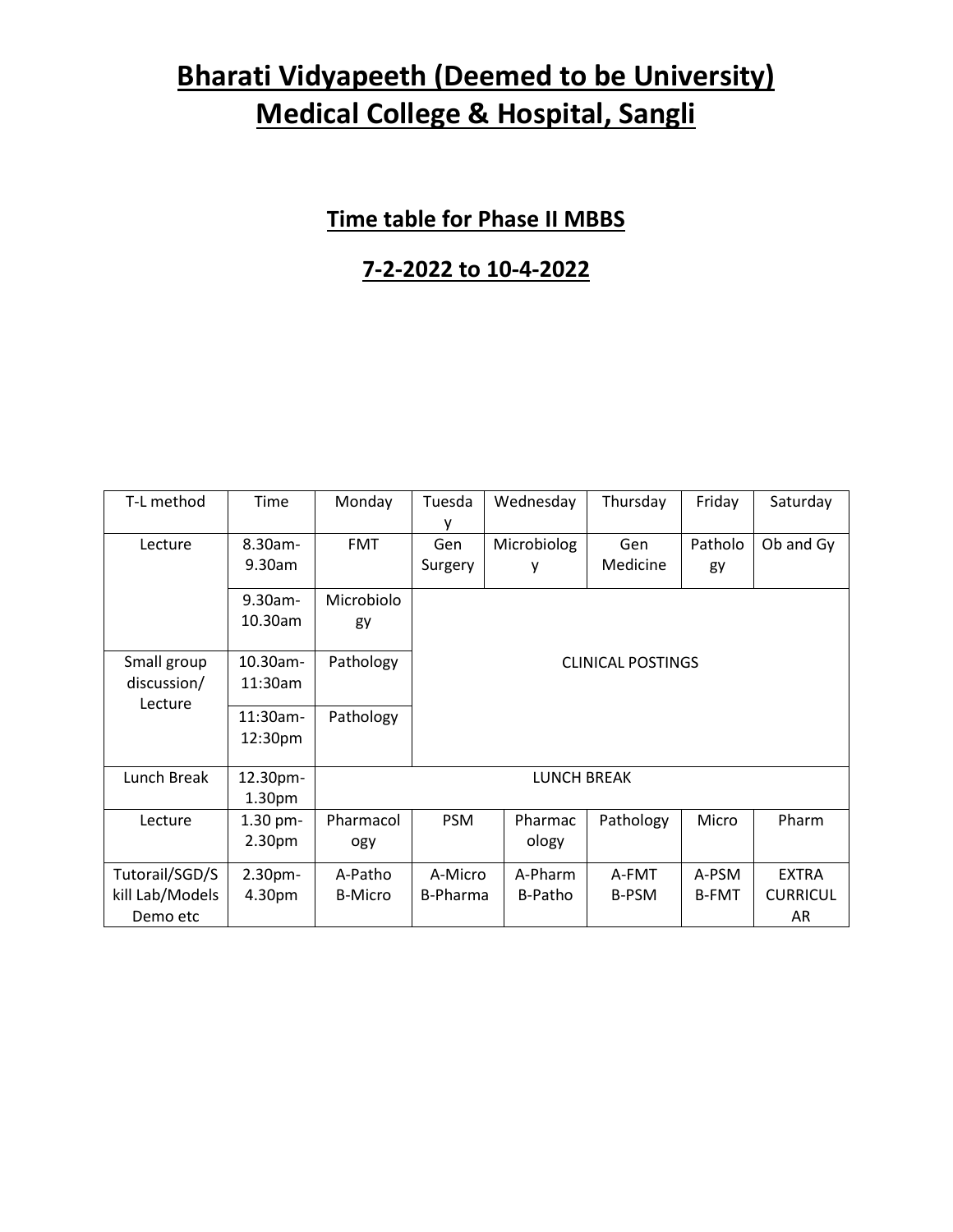#### **Time table for Phase II MBBS 11-4-2022 to 30-6-2021**

| T-L method    | Time               | Monday      | Tuesday                  | Wednes         | Thursday     | Friday       | Saturday        |  |  |
|---------------|--------------------|-------------|--------------------------|----------------|--------------|--------------|-----------------|--|--|
|               |                    |             |                          | day            |              |              |                 |  |  |
| Lecture       | $8.30$ am-         | <b>FMT</b>  | Gen                      | Microbio       | Gen          | Patholo      | <b>OBG</b>      |  |  |
|               | 9.30am             |             | surgery                  | logy           | Medicine     | gy           |                 |  |  |
|               | $9.30$ am-         | Microbiolog |                          |                |              |              |                 |  |  |
|               | 10.30am            | v           |                          |                |              |              |                 |  |  |
| Small group   | $10.30$ am-        | Pharmacolo  |                          |                |              |              |                 |  |  |
| discussion/   | 11:30am            | gy          | <b>CLINICAL POSTINGS</b> |                |              |              |                 |  |  |
| Lecture       | $11:30$ am-        | Pharmacolo  |                          |                |              |              |                 |  |  |
|               | 12:30pm            | gy          |                          |                |              |              |                 |  |  |
| Lunch Break   | 12.30pm-           | LUNCH BREAK |                          |                |              |              |                 |  |  |
|               | 1.30 <sub>pm</sub> |             |                          |                |              |              |                 |  |  |
| Lecture       | $1.30$ pm-         | Pathology   | <b>PSM</b>               | Pharmac        | Pathology    | Micro        | Pharm           |  |  |
|               | 2.30pm             |             |                          | ology          |              |              |                 |  |  |
|               |                    |             |                          |                |              |              |                 |  |  |
| Tutorail/SGD/ | 2.30 <sub>pm</sub> | A-Pharma    | A-Micro                  | A-Patho        | A-FMT        | A-PSM        | <b>EXTRA</b>    |  |  |
| Skill         | 4.30pm             | B-Patho     | B-Pharma                 | <b>B-Micro</b> | <b>B-PSM</b> | <b>B-FMT</b> | <b>CURRICUL</b> |  |  |
| Lab/Models    |                    | C-Micro     | C-Patho                  | C-Pharm        |              |              | AR              |  |  |
| Demo etc      |                    |             |                          |                |              |              |                 |  |  |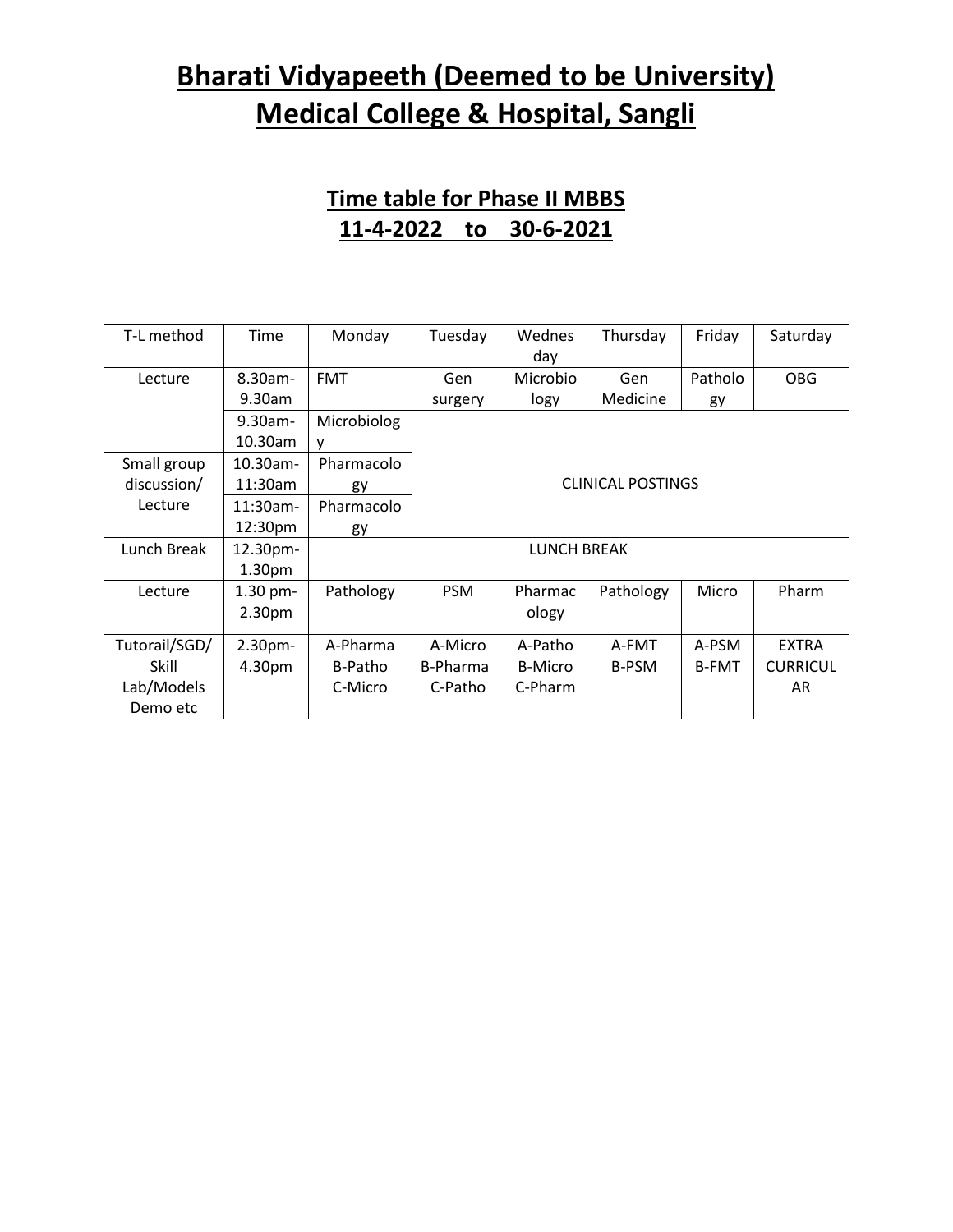#### **Time table for Phase II MBBS 1-7-2022 to 31-8-2022**

| T-L method    | Time               | Monday             | Tuesday                  | Wednes<br>day | Thursday     | Friday        | Saturday   |  |  |
|---------------|--------------------|--------------------|--------------------------|---------------|--------------|---------------|------------|--|--|
| Lecture       | 8.30am-            | Pathology          | Gen                      | Microbio      | Gen          | Patholo       | Obstetrics |  |  |
|               | 9.30am             |                    | surgery                  | logy          | medicine     | gy            | &Gynecolo  |  |  |
|               |                    |                    |                          |               |              |               | gy         |  |  |
|               | 9.30am-            | Microbiolog        |                          |               |              |               |            |  |  |
|               | 10.30am            | ۷                  |                          |               |              |               |            |  |  |
| Small group   | 10.30am-           | Pharmacolo         | <b>CLINICAL POSTINGS</b> |               |              |               |            |  |  |
| discussion/   | 11:30am            | gy                 |                          |               |              |               |            |  |  |
| Lecture       | 11:30am-           | Pharmacolo         |                          |               |              |               |            |  |  |
|               | 12.30pm            | gy                 |                          |               |              |               |            |  |  |
| Lunch Break   | 12.30pm-           | <b>LUNCH BREAK</b> |                          |               |              |               |            |  |  |
|               | 1.30 <sub>pm</sub> |                    |                          |               |              |               |            |  |  |
| Lecture       | $1.30$ pm-         | Patho              | <b>PSM</b>               | Pharmac       | Pathology    | Micro         | Pharma     |  |  |
|               | 2.30pm             |                    |                          | ology         |              |               |            |  |  |
| Tutorail/SGD/ | 2.30pm-            | A-Patho            | A-Micro                  | A-Pharm       | A-Patho      | A-PSM         | A-Pharma   |  |  |
| Skill         | 4.30pm             | B-Micro            | <b>B-Pharma</b>          | B-Patho       | <b>B-PSM</b> | <b>B-Phar</b> | B-Patho    |  |  |
| Lab/Models    |                    |                    |                          |               |              |               |            |  |  |
| Demo etc      |                    |                    |                          |               |              |               |            |  |  |
|               |                    |                    |                          |               |              |               |            |  |  |